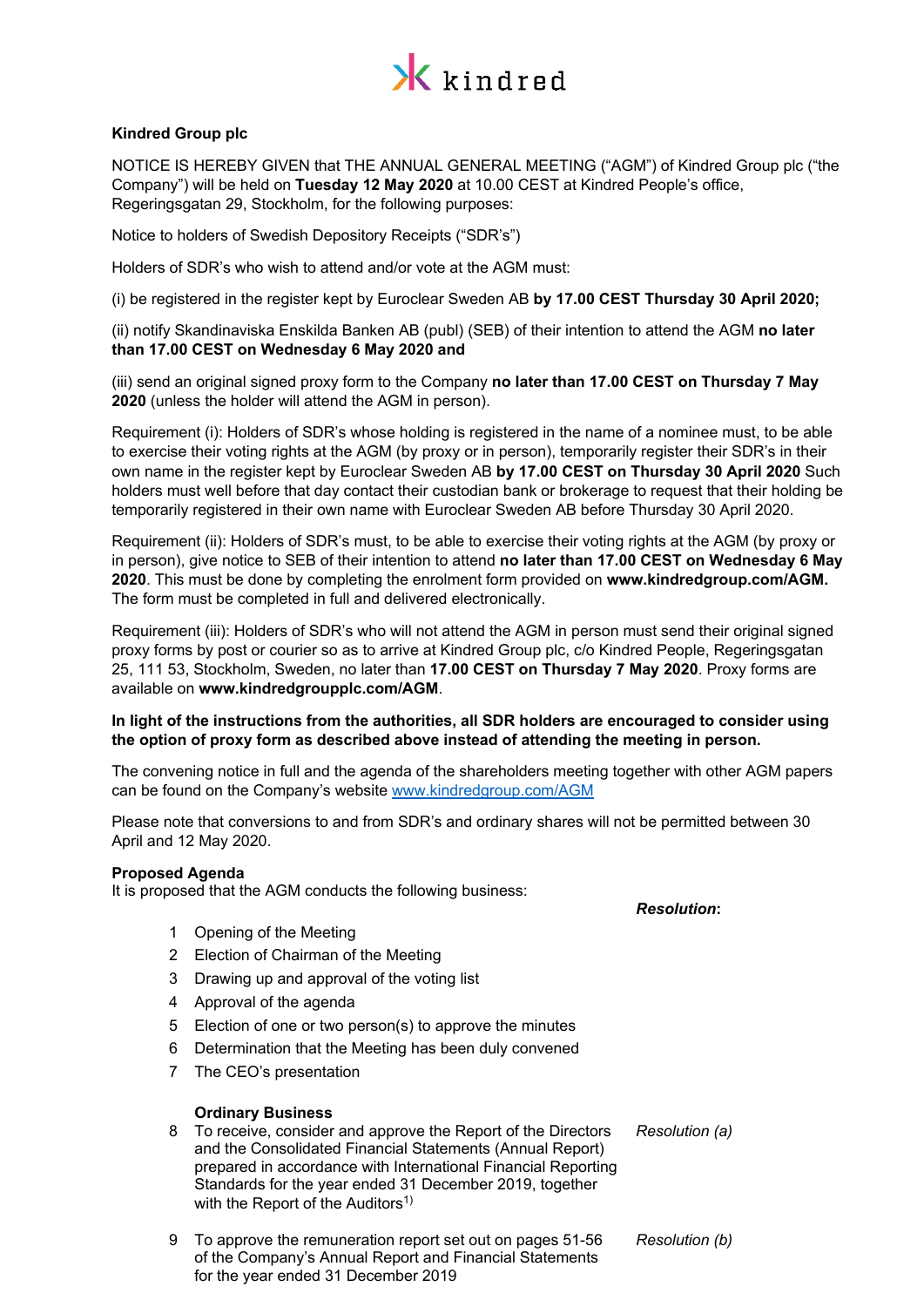| 10 | To determine the number of Board members                                                                                                                                                                                                                                                                                                                                                                                                                                                                                                                                                                                                                                                                                                                                                                                                                                                                                                                                                                                                                                                                                                                                                                                                                                                                                                                                                                                                                                                                                                                                                                                                                                                                                                                                                                                                                    | Resolution (c) |
|----|-------------------------------------------------------------------------------------------------------------------------------------------------------------------------------------------------------------------------------------------------------------------------------------------------------------------------------------------------------------------------------------------------------------------------------------------------------------------------------------------------------------------------------------------------------------------------------------------------------------------------------------------------------------------------------------------------------------------------------------------------------------------------------------------------------------------------------------------------------------------------------------------------------------------------------------------------------------------------------------------------------------------------------------------------------------------------------------------------------------------------------------------------------------------------------------------------------------------------------------------------------------------------------------------------------------------------------------------------------------------------------------------------------------------------------------------------------------------------------------------------------------------------------------------------------------------------------------------------------------------------------------------------------------------------------------------------------------------------------------------------------------------------------------------------------------------------------------------------------------|----------------|
| 11 | To determine the Board members' fees                                                                                                                                                                                                                                                                                                                                                                                                                                                                                                                                                                                                                                                                                                                                                                                                                                                                                                                                                                                                                                                                                                                                                                                                                                                                                                                                                                                                                                                                                                                                                                                                                                                                                                                                                                                                                        | Resolution (d) |
| 12 | To re-elect Peter Boggs as a director of the Company                                                                                                                                                                                                                                                                                                                                                                                                                                                                                                                                                                                                                                                                                                                                                                                                                                                                                                                                                                                                                                                                                                                                                                                                                                                                                                                                                                                                                                                                                                                                                                                                                                                                                                                                                                                                        | Resolution (e) |
| 13 | To re-elect Gunnel Duveblad as a director of the Company                                                                                                                                                                                                                                                                                                                                                                                                                                                                                                                                                                                                                                                                                                                                                                                                                                                                                                                                                                                                                                                                                                                                                                                                                                                                                                                                                                                                                                                                                                                                                                                                                                                                                                                                                                                                    | Resolution (f) |
| 14 | To re-elect Erik Forsberg as director of the Company                                                                                                                                                                                                                                                                                                                                                                                                                                                                                                                                                                                                                                                                                                                                                                                                                                                                                                                                                                                                                                                                                                                                                                                                                                                                                                                                                                                                                                                                                                                                                                                                                                                                                                                                                                                                        | Resolution (g) |
| 15 | To re-elect Stefan Lundborg as director of the Company                                                                                                                                                                                                                                                                                                                                                                                                                                                                                                                                                                                                                                                                                                                                                                                                                                                                                                                                                                                                                                                                                                                                                                                                                                                                                                                                                                                                                                                                                                                                                                                                                                                                                                                                                                                                      | Resolution (h) |
| 16 | To re-elect Carl-Magnus Månsson as director of the<br>Company                                                                                                                                                                                                                                                                                                                                                                                                                                                                                                                                                                                                                                                                                                                                                                                                                                                                                                                                                                                                                                                                                                                                                                                                                                                                                                                                                                                                                                                                                                                                                                                                                                                                                                                                                                                               | Resolution (i) |
| 17 | To re-elect Anders Ström as director of the Company                                                                                                                                                                                                                                                                                                                                                                                                                                                                                                                                                                                                                                                                                                                                                                                                                                                                                                                                                                                                                                                                                                                                                                                                                                                                                                                                                                                                                                                                                                                                                                                                                                                                                                                                                                                                         | Resolution (j) |
| 18 | To appoint the Chairman of the Board                                                                                                                                                                                                                                                                                                                                                                                                                                                                                                                                                                                                                                                                                                                                                                                                                                                                                                                                                                                                                                                                                                                                                                                                                                                                                                                                                                                                                                                                                                                                                                                                                                                                                                                                                                                                                        | Resolution (k) |
| 19 | Resolution on guidelines for how the Nomination Committee<br>shall be appointed                                                                                                                                                                                                                                                                                                                                                                                                                                                                                                                                                                                                                                                                                                                                                                                                                                                                                                                                                                                                                                                                                                                                                                                                                                                                                                                                                                                                                                                                                                                                                                                                                                                                                                                                                                             | Resolution (I) |
| 20 | To reappoint PricewaterhouseCoopers as auditors of the<br>Company and to authorise the directors to determine their<br>remuneration                                                                                                                                                                                                                                                                                                                                                                                                                                                                                                                                                                                                                                                                                                                                                                                                                                                                                                                                                                                                                                                                                                                                                                                                                                                                                                                                                                                                                                                                                                                                                                                                                                                                                                                         | Resolution (m) |
|    | As Special Business, to consider the following<br>resolutions which will be proposed as Ordinary<br><b>Resolutions</b>                                                                                                                                                                                                                                                                                                                                                                                                                                                                                                                                                                                                                                                                                                                                                                                                                                                                                                                                                                                                                                                                                                                                                                                                                                                                                                                                                                                                                                                                                                                                                                                                                                                                                                                                      |                |
| 21 | To vote on the remuneration policy and other terms of<br>employment for senior management                                                                                                                                                                                                                                                                                                                                                                                                                                                                                                                                                                                                                                                                                                                                                                                                                                                                                                                                                                                                                                                                                                                                                                                                                                                                                                                                                                                                                                                                                                                                                                                                                                                                                                                                                                   | Resolution (n) |
| 22 | To vote on a stock option plan to the key executives                                                                                                                                                                                                                                                                                                                                                                                                                                                                                                                                                                                                                                                                                                                                                                                                                                                                                                                                                                                                                                                                                                                                                                                                                                                                                                                                                                                                                                                                                                                                                                                                                                                                                                                                                                                                        | Resolution (o) |
|    | As Special Business, to consider the following<br>resolutions which will be proposed as Extraordinary<br><b>Resolutions</b>                                                                                                                                                                                                                                                                                                                                                                                                                                                                                                                                                                                                                                                                                                                                                                                                                                                                                                                                                                                                                                                                                                                                                                                                                                                                                                                                                                                                                                                                                                                                                                                                                                                                                                                                 |                |
| 23 | The meeting will be requested to consider and if thought fit,<br>approve, by extraordinary resolution, the following further<br>resolution: it being noted that<br>(i) at a Board of Directors' meeting held on 10 March 2020,<br>the directors resolved to obtain authority to buy back GBP<br>0.000625 Ordinary Shares/SDR's in the Company (the<br>purpose of buyback being to achieve added value for the<br>Company's shareholders); and<br>(ii) pursuant to article 106(1) (b) of the Companies Act<br>(Cap.386 of the Laws of Malta) a company may acquire any<br>of its own shares otherwise than by subscription, provided<br>inter alia authorisation is given by an extraordinary resolution,<br>which resolution will need to determine the terms and<br>conditions of such acquisitions and in particular the maximum<br>number of shares/SDR's to be acquired, the duration of the<br>period for which the authorisation is given and the maximum<br>and minimum consideration,<br>given this it is proposed that the Company, through the<br>Board, be generally authorised to make purchases of ordinary<br>shares/SDR's of GBP 0.000625 each in its capital, subject to<br>the following:<br>(a) the maximum number of shares/SDR's that may be so<br>acquired is 22,689,967;<br>(b) the minimum price that may be paid for the shares/SDR's<br>is 1 SEK per share/SDR's exclusive of tax;<br>(c) the maximum price that may be paid for the shares/SDR's<br>is 200 SEK per share/SDR's exclusive of tax;<br>(d) the purchases may take place on multiple occasions and<br>will be based on actual market price and terms, and<br>(e) the authority conferred by this resolution shall expire on<br>the date of the 2021 Annual General Meeting but not so as to<br>prejudice the completion of a purchase contracted before that<br>date. | Resolution (p) |
| 24 | Closing of the meeting                                                                                                                                                                                                                                                                                                                                                                                                                                                                                                                                                                                                                                                                                                                                                                                                                                                                                                                                                                                                                                                                                                                                                                                                                                                                                                                                                                                                                                                                                                                                                                                                                                                                                                                                                                                                                                      |                |
|    |                                                                                                                                                                                                                                                                                                                                                                                                                                                                                                                                                                                                                                                                                                                                                                                                                                                                                                                                                                                                                                                                                                                                                                                                                                                                                                                                                                                                                                                                                                                                                                                                                                                                                                                                                                                                                                                             |                |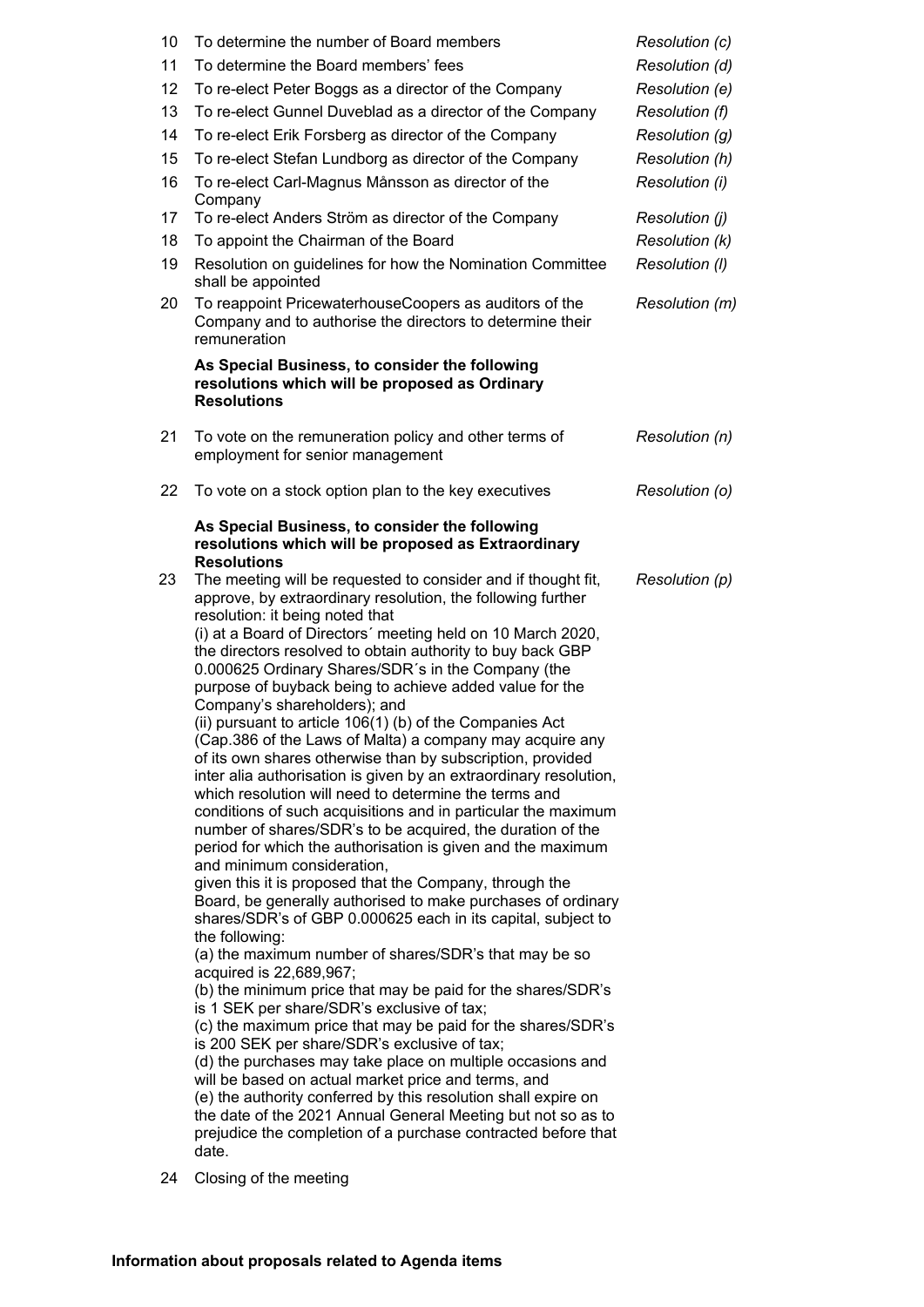# **Agenda item 2**

The Nomination Committee proposes that Gunnar Johansson be elected Chairman of the Meeting.

## **Agenda item 8**

The 2019 Annual Report was finalised and signed on 6 March 2020 and reflects events up to that date. On the 2 April 2020 the Board of Directors has decided to withdraw the previous recommendation to shareholders/SDR holders to declare a dividend of GBP 0.176 (0.496) per share/SDR. Accordingly, the sections in the Annual Report which refer to this dividend have been superseded as a result of this decision and the Annual Report is to be read and construed accordingly.

#### **Agenda item 9**

The Board of Directors proposes that the AGM approves the remuneration report on pages 51-56 of the Company's Annual Report and Financial Statements for the year ended 31 December 2019.

#### **Agenda item 10**

The Nomination Committee proposes that the Board of Directors should consist of six Directors.

## **Agenda item 11**

The Nomination Committee proposes that a total fee of maximum GBP 673,000

(2019: GBP 752,000) be paid to Directors elected at the AGM, who are not employees of the Company. It is proposed that the fee will be apportioned within the Board so that the Chairman will receive a fee of GBP 260,000 (unchanged), and a fee of GBP 57,000 (unchanged) be paid to each other Director, and an additional GBP 22,000 (unchanged) be paid for Audit Committee work and GBP 12,000 (unchanged) for Remuneration Committee work.

As the US market presented new opportunities, and Kindred Group has taken its first steps into this market, the two members of the US Committee formed last year should receive an additional GBP 12,000 (unchanged).

An additional GBP 8,000 (unchanged) be paid to the Chairman of the three Committees.

This means that a total fee of maximum GBP 673,000 is proposed which is GBP 79,000 lower than last year.

The total fee is subject to that the Remuneration Committee will be comprised of three members and the Audit Committee and US Committee will be comprised of two members.

#### **Agenda item 12-17**

CVs for Directors are to be found on page 36-37 in the Kindred Group plc Annual Report for 2019 and on the Company's website.

## **Agenda item 18**

The Nomination Committee proposes that Anders Ström is appointed the Chairman of the Board.

#### **Agenda item 19**

The Nomination Committee proposes that the Annual General Meeting resolves that, until the general meeting of the shareholders decides otherwise, the Nomination Committee shall consist of not less than four and not more than five members. The members of the Nomination Committee shall represent all shareholders and be appointed by the largest shareholders at the end of August 2020 having expressed their willingness to participate in the Nomination Committee. Should any of these shareholders appoint the Chairman of the Board of Directors as its member, the Nomination Committee shall consist of five members. Otherwise, the Chairman of the Board shall be adjunct to the Nomination Committee. The other members shall be appointed by each of the other largest shareholders expressing their willingness to participate in the Nomination Committee within one week from that they are asked. The appointment of a member of the Nomination Committee shall state which shareholder has appointed that member. Should one shareholder waive its right to appoint a member of the Nomination Committee, the opportunity to appoint a member shall thereafter be passed on in order of the largest shareholding who not already have a member in the Nomination Committee. The members of the Nomination Committee shall appoint the committee chair among themselves. The Chairman of the Board shall not chair the Nomination Committee. The names of the members of the Nomination Committee shall be announced not later than the date of the publication of the Company's interim report for the third quarter of 2020.

Should the ownership in the Company change, after the announcement of the Nomination Committee but before the end of the fourth quarter of 2020, to such extent that the members of the Nomination Committee no longer reflect the shareholding as stipulated above, and the Nomination Committee so considers appropriate, then the member of the Nomination Committee representing the shareholder with the lesser number of shares in the Company shall resign from the committee and the shareholder who has become the larger shareholder in the Company shall, in the order corresponding to its shareholding in the Company, be offered to appoint a new member of the Nomination Committee. Minor changes in the shareholding of the Company shall not be taken into account. Shareholders who have appointed a member in the Nomination Committee have the right to dismiss that member and appoint a new member. Should a member of the Nomination Committee leave his/her assignment prematurely and if the Nomination Committee deems it appropriate, a new member shall be appointed by the shareholder who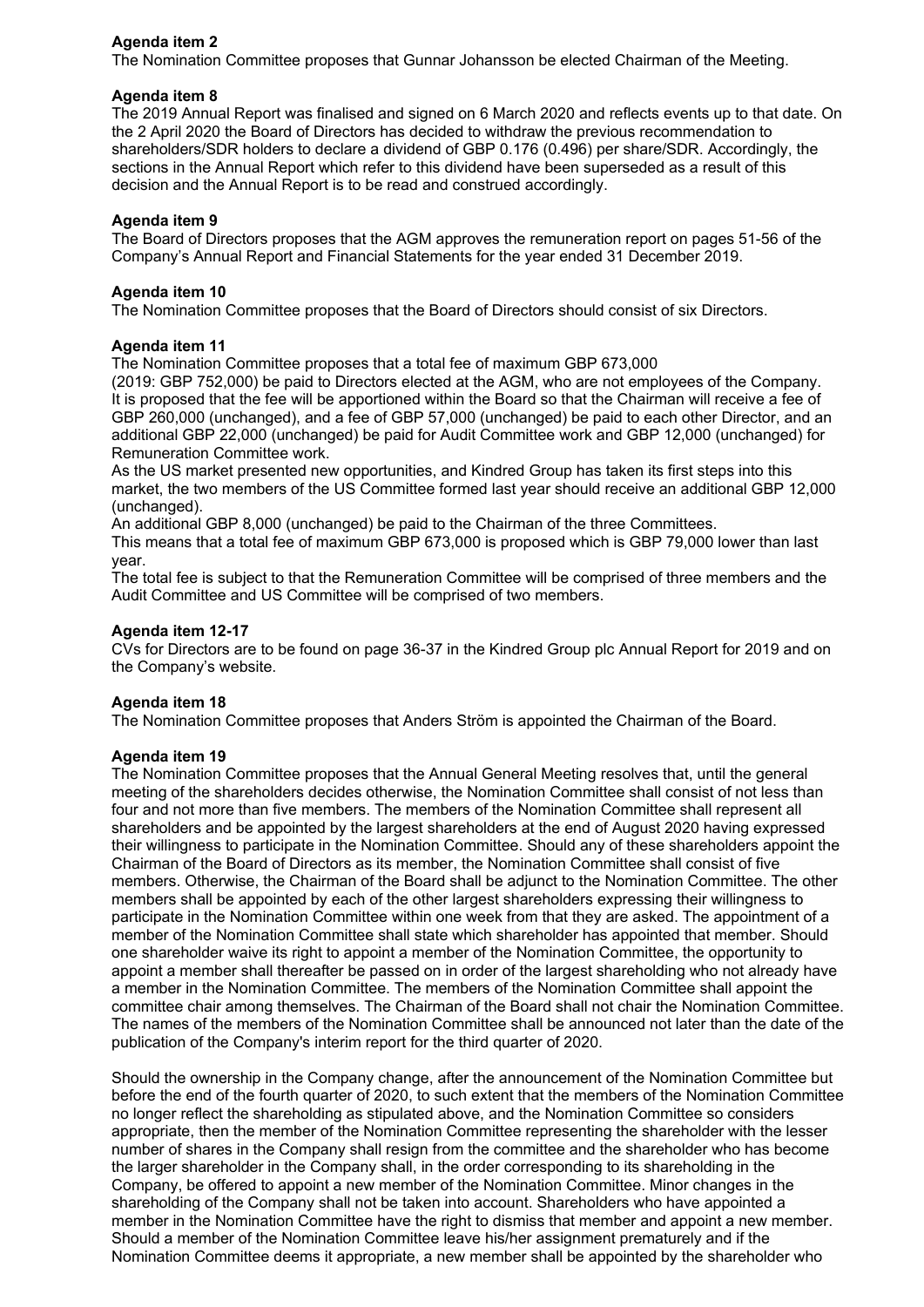appointed the resigning member or that other shareholder who at that point of time has the larger shareholding in the Company.

All changes of the Nomination Committee will be announced. No remuneration will be paid to the members of the Nomination Committee.

#### **Agenda item 20**

The Nomination Committee proposes that PricewaterhouseCoopers are re-appointed as auditors for the Company for 2020 and that the auditor fees be paid against approved account.

## **Agenda item 21**

The Board of Directors proposes that the 2020 Annual General Meeting resolves to approve the Board of Directors' proposal regarding guidelines for remuneration and other terms of employment for the CEO and other member of the Executive Management set forth below. Subject to the shareholder approval, the effective date of these guidelines will be 12 May 2020. The intention of the Board of Directors is that these remuneration guidelines will remain in place for four years from the date of approval.

## **Remuneration principles to support Kindred's long-term business strategy and sustainability**

A successful implementation of our remuneration policy will ensure that Kindred can attract and retain the best people, enabling us to execute our business strategy and serve our long-term interests, including our sustainability goals. The policy of the Board is to attract, retain and motivate the best management by rewarding them with competitive compensation packages linked to the Group's financial and strategic objectives. The compensation packages are designed to be competitive, but importantly, also fair and reasonable in comparison with companies of a similar size, industry and international scope, and to strike the appropriate balance between risk and reward.

The short-term and long-term incentive plans are designed to support key business strategies and financial objectives and contribute to creating strong, sustainable performance for the Group. The performance measures used for short and long-term incentive plans are closely linked to our strategic objectives for sustainable growth. Performance measures as well as any corresponding targets are reviewed annually by the Committee to ensure that they continue to drive the right behaviours in executive managers and create value for our shareholders.

#### **Remuneration guidelines by element**

The components of remuneration for the Executive Management comprise base salary, short-term and long-term incentive plans, pension and other benefits. The remuneration guidelines do not apply to sharebased incentive plans, which are subject to a separate resolution at the Annual General Meetings.

In the preparation of the Board of Directors' proposal for these remuneration guidelines, salary levels, incentive structures and employment conditions for other employees of the company have also been considered.

#### *Base salary*

Executive managers receive base salaries based on position, responsibilities, performance and competencies.

#### *Short-term incentives*

Short-term incentives for the Group typically take the form of annual bonuses and are paid in cash. Maximum variable cash-based incentives are capped at 100 percent of base salary.

Awards for any short-term incentive plans are contingent on financial measures such as for example EBITDA and Gross Contribution (aggregated across the Group or per individual markets), as well as customer experience, sustainability measures and business critical objectives. The Board selects and approves the performance measures, targets and relative weightings at the start of each year to ensure strong alignment with business strategy and that targets are sufficiently stretching. Achievement of targets is assessed and formal approval for payment of awards is sought following the publication of the relevant period's financial results.

## *Long-term incentives*

The long-term incentive incentives align the interests of executives with those of shareholders by granting performance shares and share options as a reward for delivery of long-term performance objectives, and for creating value for stakeholders. Performance measures, weightings and targets for these selected measures are set at the start of the 3-year performance/vesting period by the Board of Directors to ensure they continue to support Kindred's long-term strategy. Performance measures may include, but are not limited to, financial and share-price related measures.

#### *Pension*

Pension arrangements for the CEO and the other members of the Executive Management, are provided in the form of defined contribution plans, are competitive and appropriate in context of the market practice in the applicable country of executives' employment or residence and total remuneration.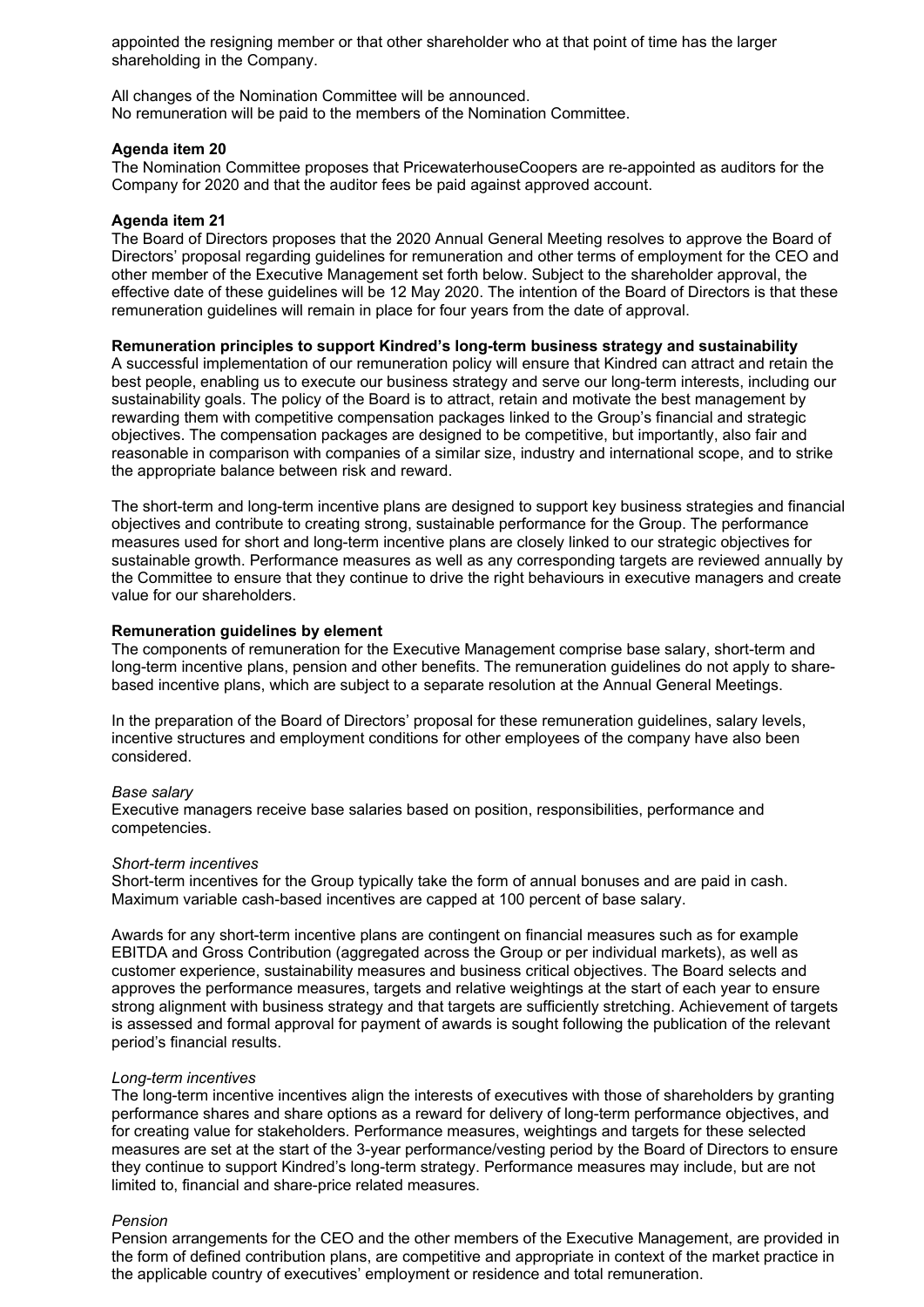## *Other benefits*

Other benefits that may be provided are in accordance with market practice in the applicable country of executives' employment or residence and may change from time to time. Executive Management members may be eligible for benefits such as health insurance, life insurance, travel allowance, relocation support (where applicable), and to participate in whatever all-employee plans may be offered at any given point.

## **Share Ownership Guideline**

The Board of Directors believes that the Executive Management members will most effectively pursue the long-term interests of our shareholders if they are shareholders themselves. As a result, share ownership guidelines are being introduced. Our policy requires that the CEO maintains one times net base salary and other Executive Management members maintain 0.5 times net base salary to comply with this guideline.

#### **Employment contract, termination of employment and severance pay**

Executive contracts are typically with indefinite duration but may be offered on occasion for fixed term. Upon termination of employment, the notice period may not exceed six months. Fixed cash salary during the notice period and any severance pay may combined not exceed an amount equivalent to two year's salary.

Upon termination of employment a non-compete clause may restrict the employee from engaging in a competing business. The non-compete clause restriction covers no more than twelve months following termination of employment. During the non-compete clause period Kindred may pay the former employee an amount corresponding to no more than 60 per cent of twelve months' salary.

#### **The decision-making process to determine, review and implement the remuneration guidelines**

The Board of Directors has established a Remuneration Committee. The Committee's tasks include preparing the Board of Directors decision to propose remuneration guidelines for the CEO and the Executive Management. Proposal for new remuneration guidelines shall be prepared at least every fourth year and submitted to the Annual General Meeting. The remuneration guidelines shall be in force until new guidelines are adopted by the Annual General Meeting. The Remuneration Committee shall also monitor the annual implementation of these guidelines. In order to avoid any conflict of interest, remuneration is managed through well-defined processes ensuring no individual is involved in the decision-making process related to their own remuneration.

#### **Malus & Clawback**

The Board of Directors, under exceptional circumstances, may limit or cancel payments of variable remuneration provided that such actions are deemed reasonable (malus). The Board of Directors shall also have the possibility, under applicable law or contractual provisions and subject to the restrictions that may apply under law or contract, to in whole or in part reclaim variable remuneration paid on incorrect grounds (clawback).

#### **Deviation from the guidelines**

The Board of Directors may temporarily resolve to deviate from the guidelines, in whole or in part, if there in an individual case are special circumstances where a deviation is necessary in order to serve the Company's long-term interests, including its sustainability, or to ensure the company's financial viability. As set out above, the Remuneration Committee's tasks include preparing the Board of Directors' resolutions in respect to remuneration-related matters for the CEO and the Executive Management. This includes any resolutions to temporarily deviate from the guidelines.

## **Agenda item 22**

The Board of Directors proposes that the 2020 Annual General Meeting resolves to approve the Board of Directors' proposal regarding a stock option plan ('SOP') to the key executives in Kindred Group. The plan is divided into four parts as follows: SOP 2020, SOP 2021, SOP 2022 and SOP 2023, each part to run on a staggered cycle of 3 years. The detailed proposal is published on the Kindred Group website, [www.kindredgroup.com/AGM](http://www.kindredgroup.com/AGM) and is subject to the shareholder approval at the 2020 Annual General Meeting.

The intention of the Board of Directors is that the stock option plan will drive shareholder value by further increasing the top management's alignment with long-term shareholder value creation. The suggested stock option plan may in total comprise no more than approximately 3.20 per cent of all issued shares in Kindred, i.e. each annual SOP may comprise no more than approximately 0.80 per cent shares in Kindred. The total estimated maximum cost of each annual stock option plan is SEK 11.5 million and the annual plans will be limited in such a way that the total LTIP grants (PSP and stock options) each year will be capped at 1.00 per cent of total shares outstanding.

#### **Agenda item 23**

The Board of Directors proposes that the acquisition of shares/SDR´s shall take place on Nasdaq Stockholm or via an offer to acquire the shares/SDR´s to all shareholders. Repurchases may take place on multiple occasions and will be based on actual market price and terms, prevailing regulations and the